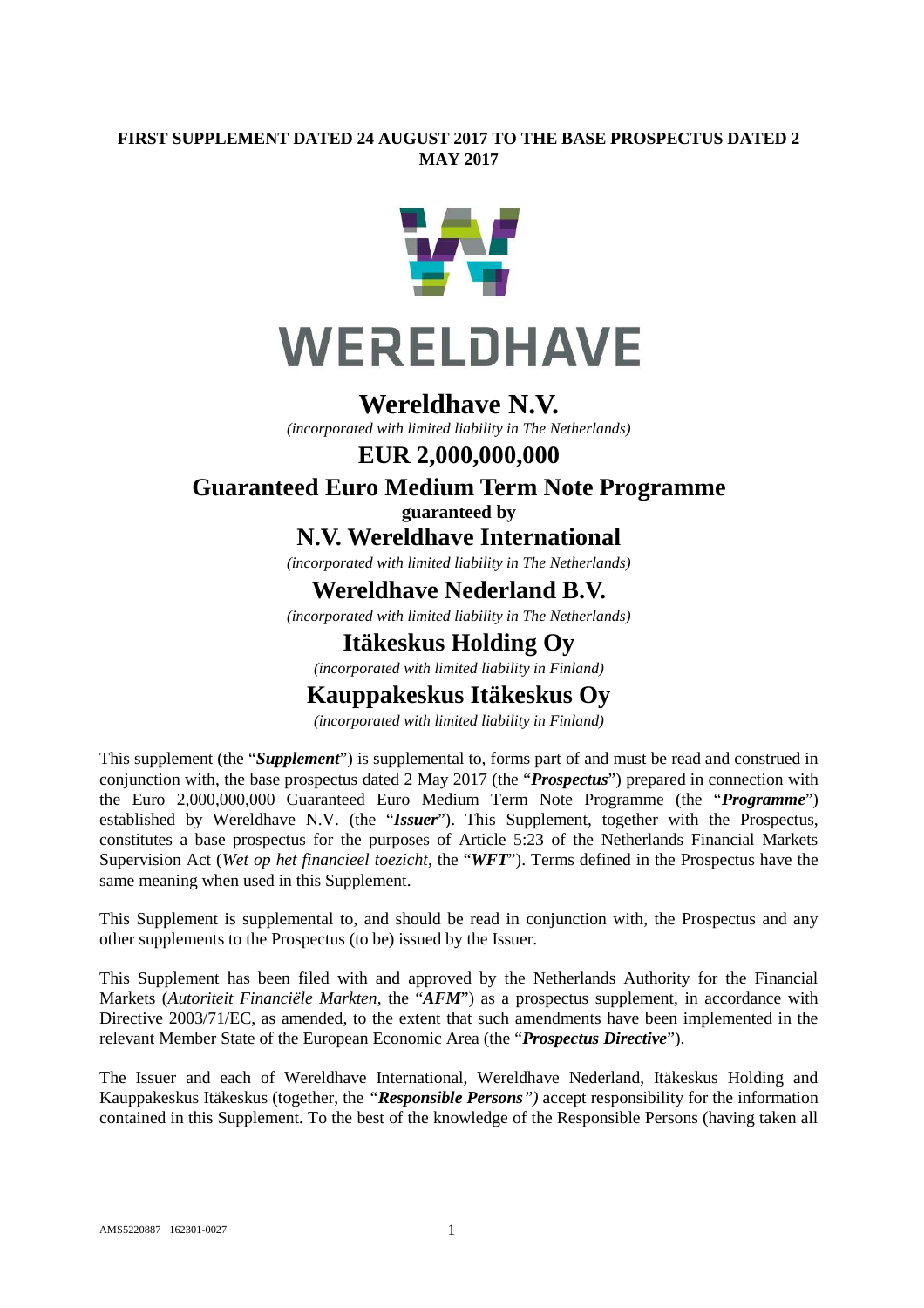reasonable care to ensure that such is the case) the information contained in this Supplement is in accordance with the facts and does not omit anything likely to affect the import of such information.

No person has been authorised to give any information or to make any representation other than those contained in this Supplement or the Prospectus in connection with the issue or sale of the Notes and, if given or made, such information or representation must not be relied upon as having been authorised by the Issuer, the Guarantors or any of the Dealers or the Arranger (as defined in the Prospectus). Neither the delivery of this Supplement or the Prospectus nor any sale made in connection herewith shall, under any circumstances, create any implication that there has been no change in the affairs of the Issuer or the Guarantors since the date hereof or the date upon which the Prospectus has been most recently amended or supplemented or that there has been no adverse change in the financial position of the Issuer or the Guarantors since the date hereof or the date upon which the Prospectus has been most recently amended or supplemented or that any other information supplied in connection with the Programme is correct as of any time subsequent to the date on which it is supplied or, if different, the date indicated in the document containing the same.

The distribution of this Supplement and the Prospectus and the offering or sale of the Notes in certain jurisdictions may be restricted by law. Persons into whose possession this Supplement or the Prospectus comes are required by the Issuer, the Guarantors, the Dealers and the Arranger to inform themselves about and to observe any such restriction. The Notes have not been and will not be registered under the United States Securities Act of 1933, as amended (the "*Securities Act*") and include Notes in bearer form that are subject to U.S. tax law requirements. Subject to certain exceptions, Notes may not be offered, sold or delivered within the United States or to U.S. persons. For a description of certain restrictions on offers and sales of Notes and on distribution of this Supplement and the Prospectus, see "Subscription and Sale" of the Prospectus.

This Supplement and the Prospectus do not constitute an offer of, or an invitation by or on behalf of the Issuer, the Guarantors or the Dealers to subscribe for, or purchase, any Notes.

To the fullest extent permitted by law, none of the Dealers or the Arranger accepts any responsibility for the contents of this Supplement and the Prospectus or for any other statement, made or purported to be made by the Arranger or a Dealer or on its behalf in connection with the Issuer, the Guarantors or the issue and offering of the Notes. The Arranger and each Dealer accordingly disclaims all and any liability whether arising in tort or contract or otherwise (save as referred to above) which it might otherwise have in respect of this Supplement and the Prospectus or any such statement. Neither this Supplement nor the Prospectus nor any other financial statements are intended to provide the basis of any credit or other evaluation and should not be considered as a recommendation by any of the Issuer, the Guarantors, the Arranger or the Dealers that any recipient of this Supplement, the Prospectus or any other financial statements should purchase the Notes. Each potential purchaser of Notes should determine for itself the relevance of the information contained in this Supplement and the Prospectus and its purchase of Notes should be based upon such investigation as it deems necessary. None of the Dealers or the Arranger undertakes to review the financial condition or affairs of the Issuer or the Guarantors during the life of the arrangements contemplated by this Supplement and the Prospectus nor to advise any investor or potential investor in the Notes of any information coming to the attention of any of the Dealers or the Arranger.

#### **Amendments and addition to the Prospectus**

The purpose of this Supplement is to incorporate by reference the condensed consolidated interim financial information of the Issuer for the six months ended 30 June 2017.